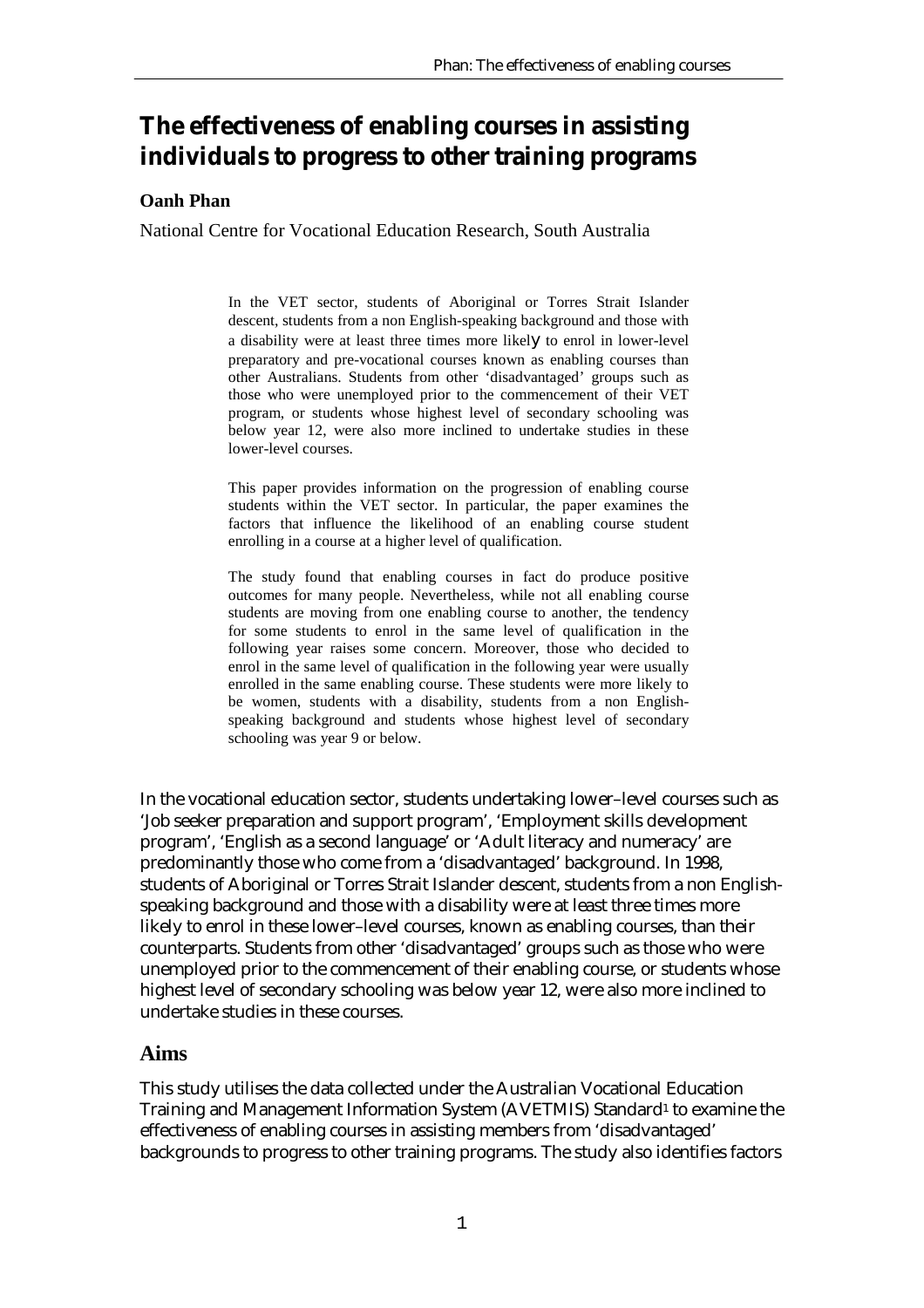that influence the likelihood of these individuals enrolling in a course at a higher level of qualification.

This paper reports some of the findings reported in Phan and Ball (in press).

# **Methodology**

To determine the effectiveness of enabling courses in assisting members of 'disadvantaged' backgrounds to progress to other training programs, students who completed an enabling course in 1997 were tracked in 1998. The level of qualification of the course undertaken by these students in 1998 was compared to the level of qualification of the enabling course completed in 1997.

Following the successful completion of a course, a student can receive one of the following qualifications:

- Diploma
- Australian Qualification Framework (AQF) Certificate IV or equivalent
- AQF Certificate III or equivalent
- AQF Certificate II or equivalent
- AQF Certificate I or equivalent
- AQF senior secondary
- Certificate of competency
- Certificate of proficiency
- Endorsements to certificates
- Statement of attainment.

A student is considered to have enrolled in a 'higher' level of qualification if he/she in 1997 enrolled in 'AQF Certificate II' and subsequently enrolled in 'AQF Certificate III', 'AQF Certificate IV' or 'Diploma' in 1998. However, if the same student had enrolled in 'AQF Certificate I' in 1997, then this student would be considered to have enrolled in a course at a 'lower' level qualification. Alternatively, if this student was undertaking a course which resulted in a 'Certificate of competency', 'Certificate of proficiency', 'Endorsements to certificates' or 'Statement of attainment' in 1998, then this student would be considered as having enrolled in an 'other' level of qualification.

Statistical analysis using logistic regression was conducted to determine factors that influenced the likelihood of an enabling course student to enrol in a vocational course at a higher level of qualification in the following year.

Refer to Phan and Ball (in press) for more information on the methodology of the study.

# **Progression of enabling course students**

Following their enrolment in an enabling course in 1997, just over 20% of these students decided to continue their studies in the vocational education and training sector in the following year. Of those who decided to continue their studies in the VET sector, almost a third enrolled in a course at a 'higher' level of qualification while almost half enrolled in a course at the 'same' level of qualification. Over 10% of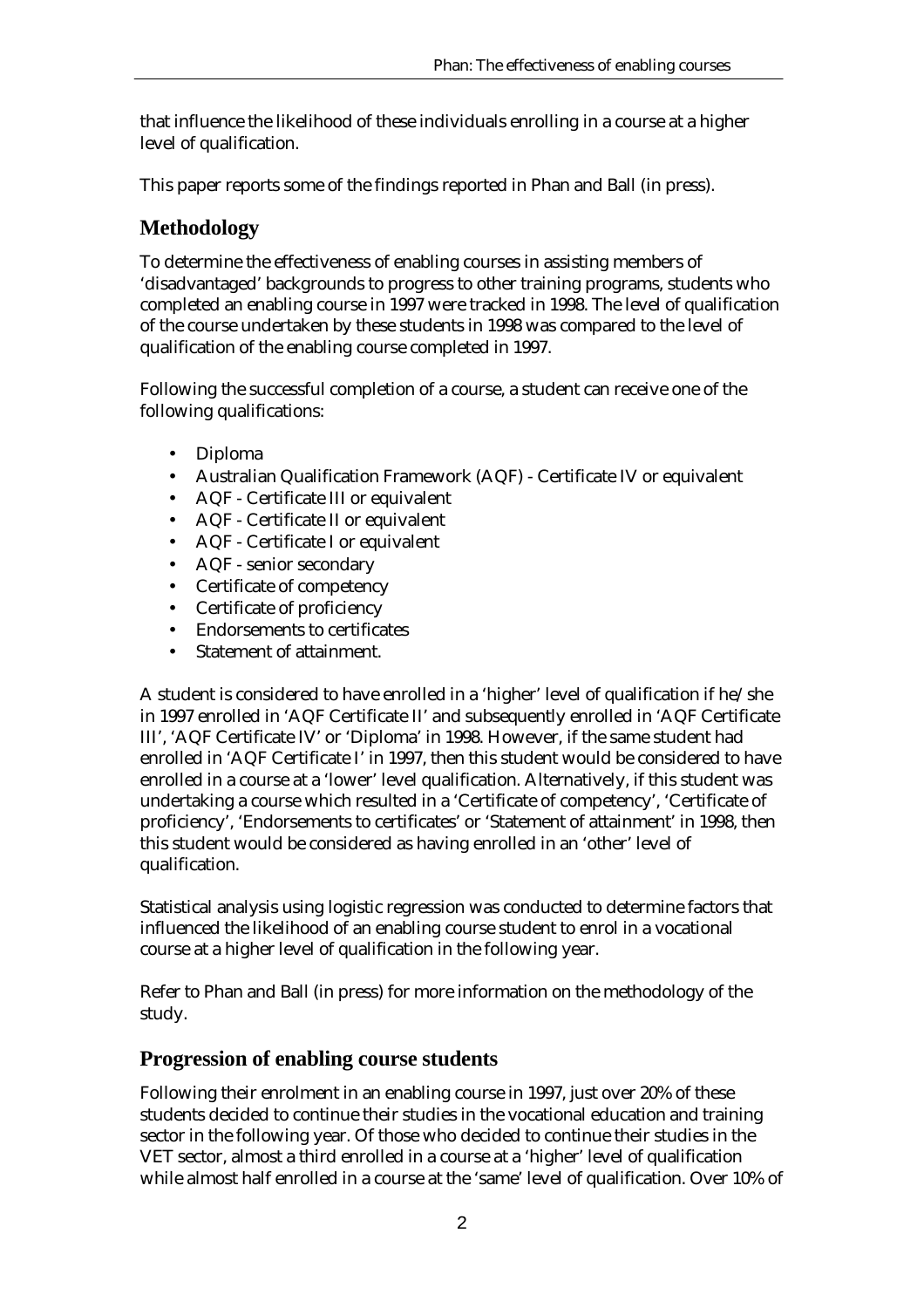students enrolled in a course classified under an 'other' level of qualification, and less than 8% enrolled in a course at a 'lower' level of qualification (refer to Figure 1).

Although there was a large proportion of students enrolling in courses at the same level of qualification as that undertaken in the previous year, this does not necessarily mean that these individuals did not achieve a positive outcome following the completion of their enabling course. Many of these students diversified into other areas of learning. They undertook courses in clerical skills, service industry skills, work and life skills or knowledge in the information technology area. The skills and knowledge gained by these individuals may subsequently assist them to improve their employment prospects.

Of all enabling course students who continued their studies in the VET sector in the following year, just over 12% of these students enrolled in courses classified under the 'Certificate of competency', 'Certificate of proficiency', 'Endorsement to certificate' and 'Statement of attainment' levels of qualification. These qualification categories were introduced under the Register of Awards in Tertiary Education (RATE) system. Therefore, it was not feasible to make definitive conclusions on the effectiveness of enabling courses in assisting these individuals to progress to a higher level of education, since it is difficult to determine whether these qualification categories are better recognised than 'AQF senior secondary', 'AQF Certificate I' or 'AQF Certificate II'. However, 'Endorsements to certificates' were meant to be qualifications additional to trade certificates and some courses classified under the 'Statement of attainment' level could be classified as 'AQF Certificate IV' courses. Therefore, it could be assumed that the majority of these students have achieved a positive outcome following the completion of their enabling course.

However, over a tenth of students who continued their studies in the vocational education and training sector in the following year actually enrolled in a course at a 'lower' level of qualification than the one undertaken previously. This indicates that, while enabling courses are effective in producing positive outcomes for large number of students, they are not effective in assisting *all* students to achieve a positive outcome. Nevertheless, it should be noted that the proportion of students who enrolled in a 'lower' level of qualification was minimal. Less than 3% of all enabling course students actually moved into a lower level of qualification in the following year.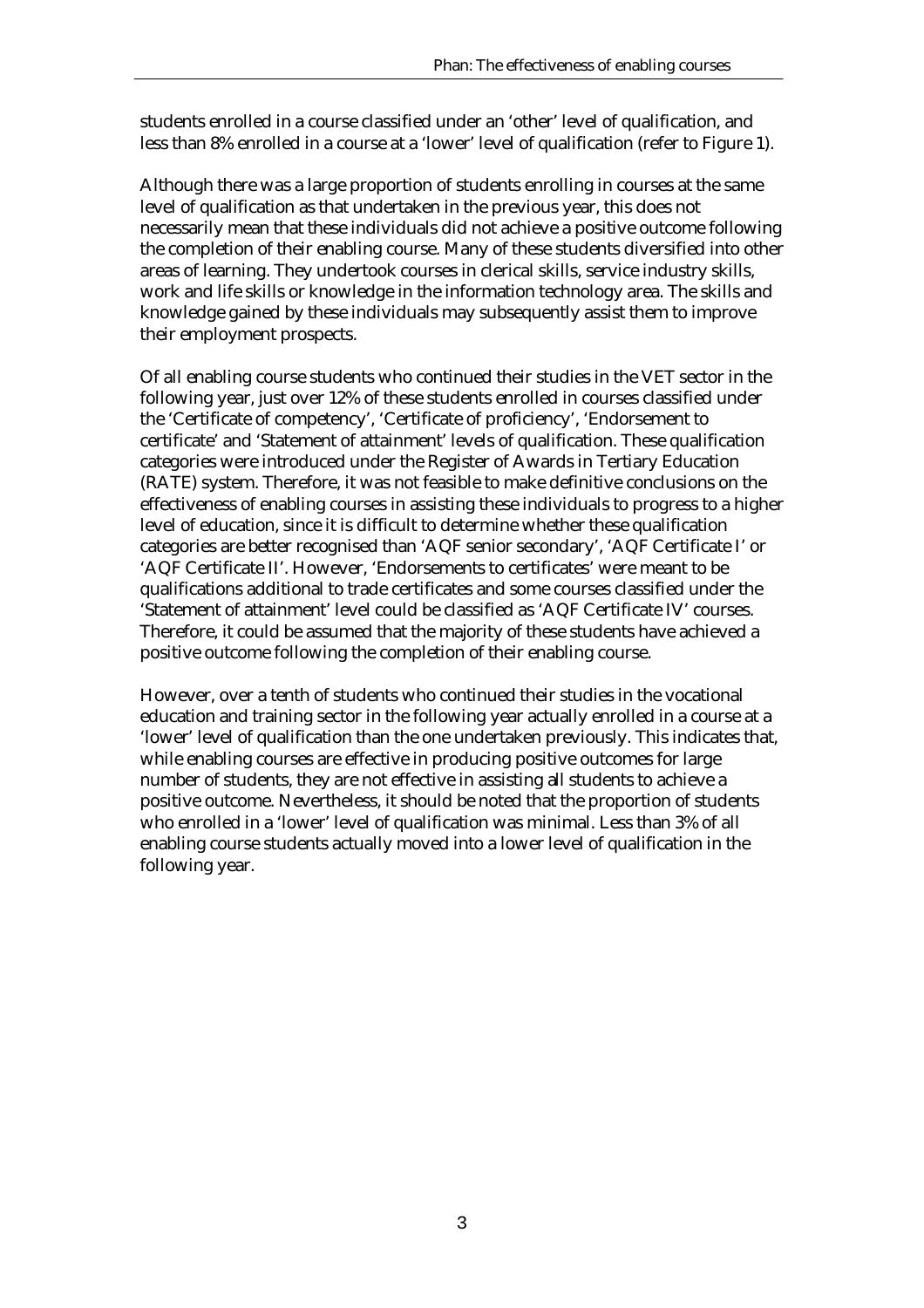**Figure 1:** The progression of students within VET following the completion of their enabling course

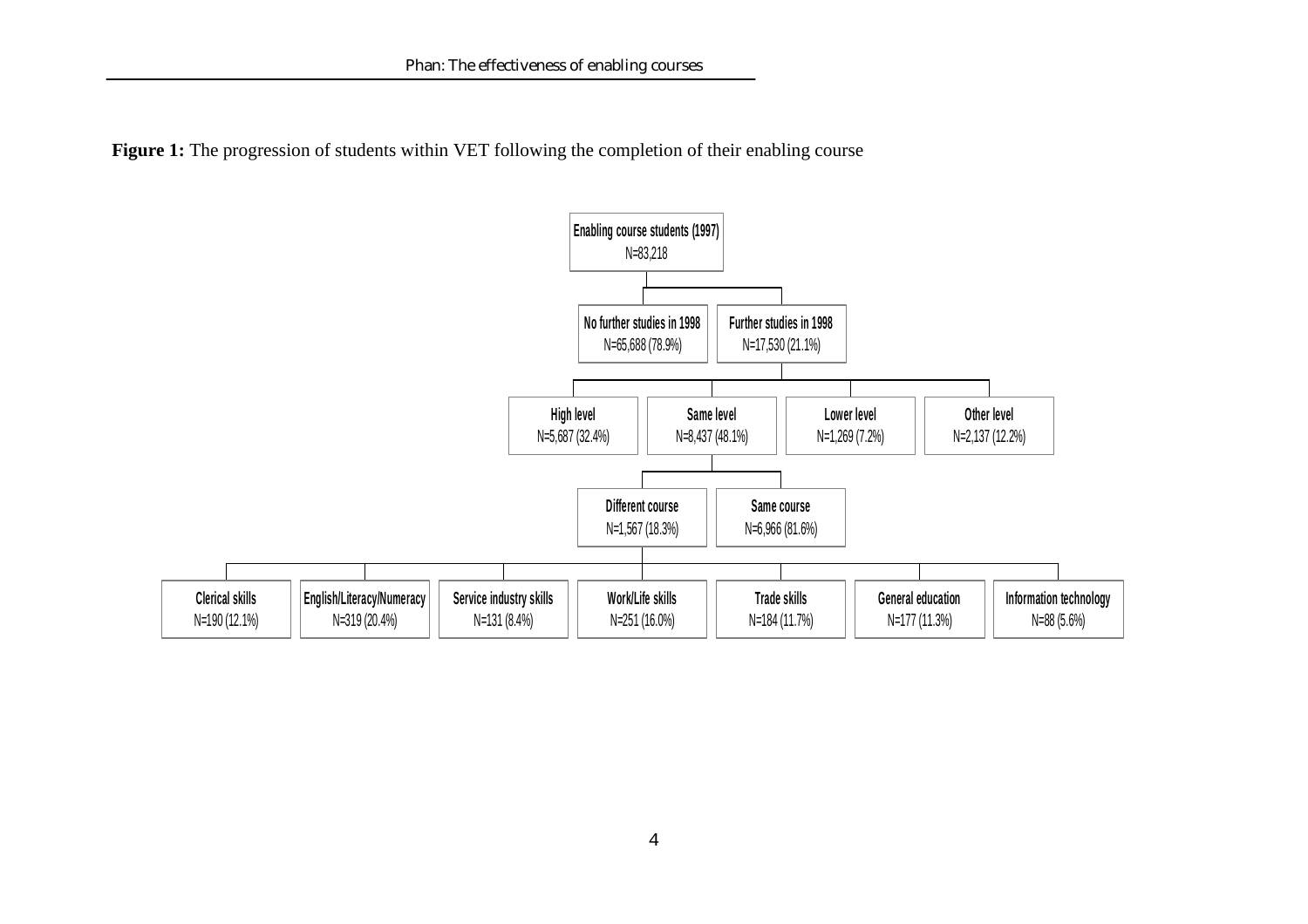# **Progression of enabling course students from 'disadvantaged'**

# **backgrounds**

The following section provides further analysis on the outcomes achieved by members of 'disadvantaged' backgrounds one year following an enrolment in an enabling course.

### **Age**

Following the completion of their enabling course, students in the 50-64 age group were more likely to enrol in a course at the 'same' level of qualification as that completed in the previous year. These students were also more inclined to enrol in courses at a 'lower' level of qualification than their younger counterparts. Students in the 50-64 age group were also more likely to re-enrol in the same enabling course. In particular, students in the 60-64 age group were the most likely to re-enrol in the same enabling course in the following year.

Other things being equal, students in the 15-29 age group were significantly more likely to enrol in a course at a higher level of qualification than students in the 30-39 age group. The probabilities of students in the 15-19 and in the 20-24 age group enrolling in a higher-level course were respectively 66% and 59% higher than for students in the 30-39-year age group.

Students in the 40-59 age group, on the other hand, were significantly less likely to enrol in a higher level of qualification course than students in the 30-39 age group. The probability of enrolling in a course at a higher level of qualification for students in the 40-49 age group was 20% lower compared to students in the 30-39 age group. Furthermore, the probability of enrolling in a course at a higher level of qualification for students in the 50-59 age group was 39% lower in comparison to students in the 30-39 year age group.

### **Gender**

While gender is not a factor that influences the likelihood of an enabling course student enrolling in a higher-level course, men were slightly more likely to enrol in a 'higher' level of qualification in the following year than women. Women in enabling courses were more likely to undertake studies at the 'same' level of qualification as that undertaken in the previous year.

Nevertheless, for those who enrolled in the same level of qualification in the following year, men were more likely than women to re-enrol in the same course.

### **Aboriginal or Torres Strait Islander descent**

Compared to other Australians, students who reported that they were of Aboriginal or Torres Strait Islander descent were less likely to enrol in a higher level of qualification. These students were more inclined to undertake 'lower' level courses or courses classified at 'other' levels of qualification.

For those who enrolled in a course at the 'same' level of qualification, students reporting Aboriginal or Torres Strait Islander descent were less likely to re-enrol in the same course than other students.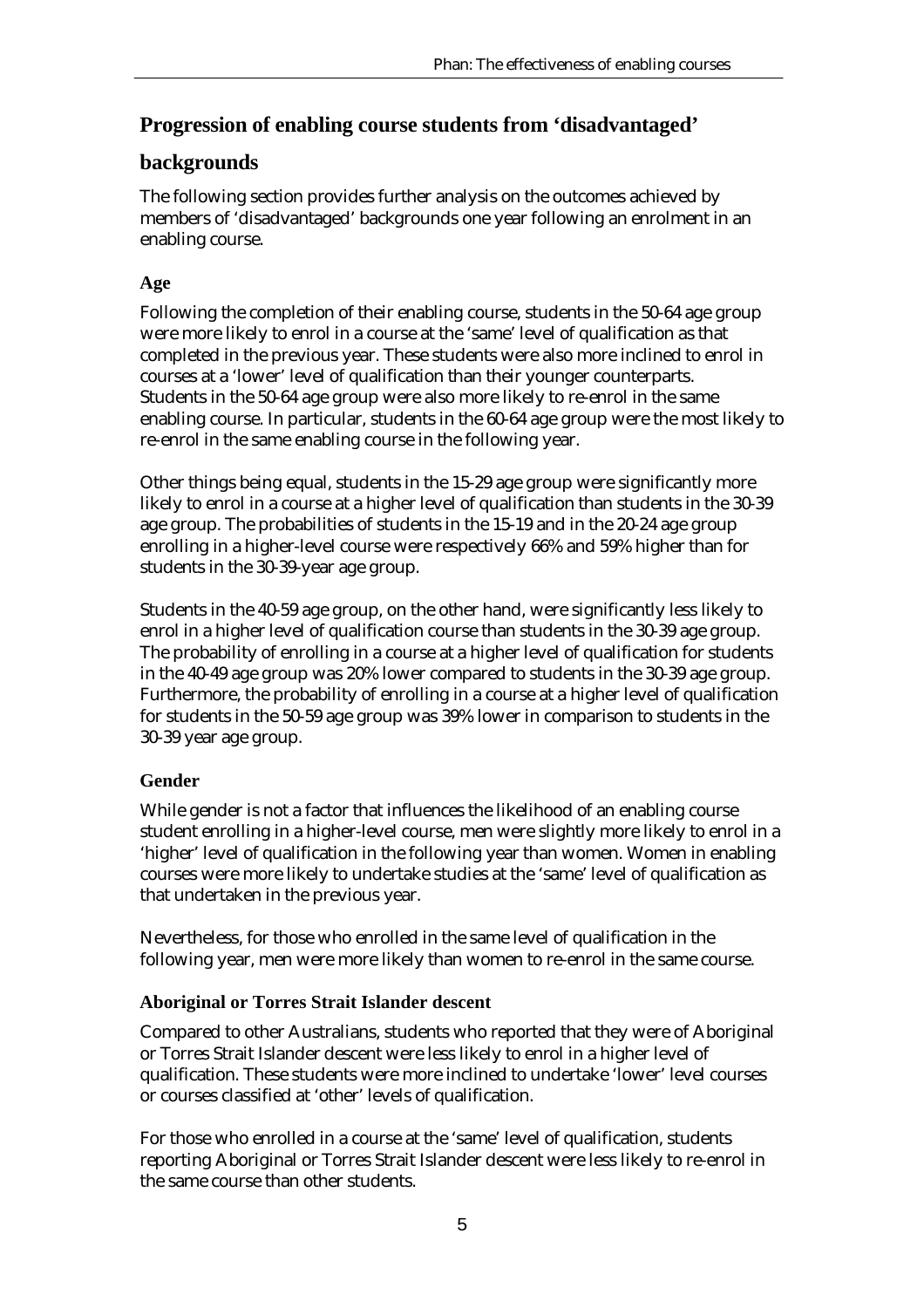All things being equal, the likelihood of an enabling course student enrolling in a course at a higher level of qualification was not influenced by his/her Aboriginal or Torres Strait Islander status.

#### **Non-English-speaking background**

Students who reported that they were from a non English-speaking background were less likely to enrol in a 'higher' level course. These students were much more likely to enrol in courses at the 'same' level of qualification and at a 'lower' level of qualification than their counterparts. In addition, for those who enrolled in the same level of qualification, students reporting that they came from a non English-speaking background were more inclined to enrol in the same enabling course in the following year than their counterparts.

Nevertheless, the probability of an enabling course student enrolling in a course at a higher level of qualification was not dependent on a student's language background. All things being equal, the likelihood of an enabling course student enrolling in a course at a higher level of qualification was not influenced by whether a student is from a non-English or an English-speaking background.

#### **Disability**

Students who reported having a disability were less likely to undertake further studies at a 'higher' level than their counterparts. About 57% of these students enrolled in the 'same' level of qualification compared to only 48% of students who reported that they did not have a disability. Students who reported having a disability were also more inclined than their counterparts to enrol in courses classified under the 'other' level of qualification category.

Enabling course students with an intellectual disability were most likely to enrol in the same level of qualification in the following year, while enabling course students with a visual, sight or hearing disability were more likely to enrol in a course at a higher level of qualification compared to students with other types of disabilities.

On the whole, students who reported having a disability were more likely than other students to re-enrol in the same course than other students.

Other things being equal, students who reported having a disability were significantly less likely to enrol in a course at a higher level of qualification following the completion of their enabling course than other students.

The probability of an enabling course student enrolling in a course at a higher level of qualification was 37% lower for students who reported having a disability than for other students.

#### **Lived in rural or remote areas**

Students who were living in metropolitan areas or capital cities were more likely to enrol in courses at the 'same' level of qualification than students who were living in rural or remote regions. Moreover, students from metropolitan areas or capital cities were more likely to re-enrol in the same enabling course in the following year than students who came from rural or remote areas.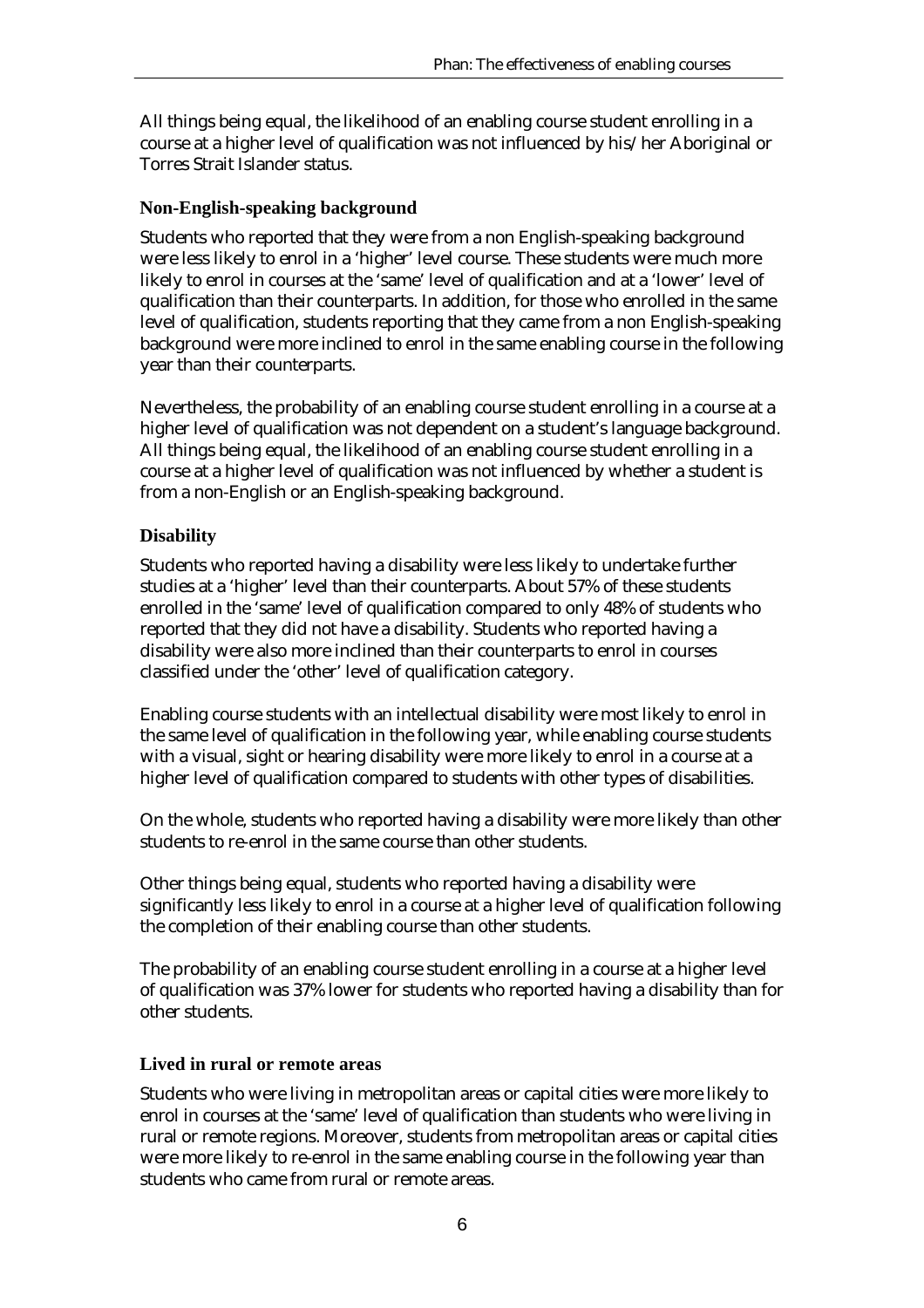There was little variation in the proportion of students undertaking a course at a 'lower' level of qualification by their residential geographic region.

Students who resided in rural or remote regions were significantly less likely to enrol in a higher level of qualification course than those who lived in metropolitan areas or capital cities. All things being equal, the probability of enrolling in a course at a higher level of qualification for students who lived in rural or remote areas was 24% lower than for students who lived in other regions of Australia.

#### **Unemployed prior to the commencement of an enabling course**

Students who reported that they were unemployed prior to the commencement of their enabling course were slightly more likely to enrol in a course at a 'higher' level of qualification than students who were employed prior to an enabling course. These students were also less likely to enrol in a course at a 'lower' level of qualification than their counterparts.

Students who reported that they were unemployed prior to the commencement of their enabling course were significantly more likely to enrol in a higher level of qualification course than other students. The probability of enrolling in a course at a higher level of qualification for students who were unemployed prior to the commencement of their enabling course was 43% higher than for other students.

#### **Early school leavers**

Generally, students who reported that their highest level of secondary schooling was year 9 or below were the least likely to enrol in a course at a 'higher' level than students whose highest level of secondary schooling was year 10 or higher. These students were more inclined to continue their studies at the 'same' level of qualification or to enrol in courses classified under the 'other' level of qualification than their counterparts.

For those who continued to study at the same level of qualification in the following year, students who reported that their highest level of secondary schooling was below year 10 were more likely to re-enrol in the same course than other students.

Students who reported that their highest level of secondary schooling was below year 11 were significantly less likely to enrol in a higher level of qualification course than those who completed year 12 as their highest level of secondary schooling.

The probability of enrolling in a course at a higher level of qualification for students whose highest level of secondary schooling was year 10 was 9% lower compared to students who completed year 12. The probability of enrolling in a higher-level course for students whose highest level of secondary schooling was below year 10 was 47% lower than for students whose highest level of secondary schooling was year 12.

#### **Students from multiple 'disadvantaged' groups**

Women who were unemployed prior to the commencement of their enabling course were more likely to undertake their further studies at a 'higher' level of qualification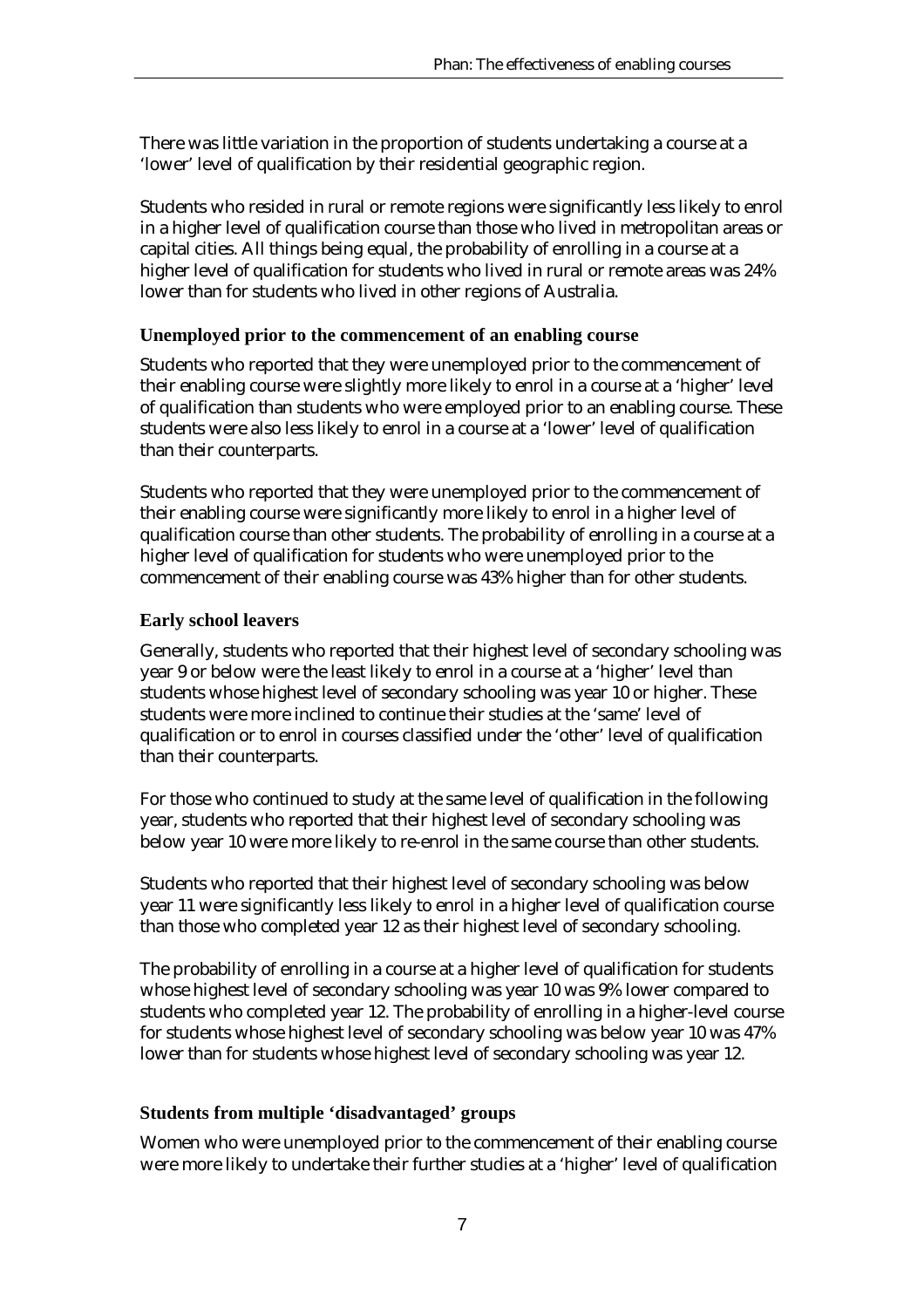than unemployed students from a non English–speaking background or unemployed Indigenous students.

Unemployed students from a non English–speaking background, on the other hand, were more inclined to continue their studies at the 'same' level of qualification than unemployed women or unemployed students of Aboriginal or Torres Strait Islander descent.

Unemployed students who reported that they were of Aboriginal or Torres Strait Islander descent, however, were more likely to enrol in a course at a 'lower' level of qualification than unemployed women or unemployed students from a non English– speaking background.

Women from rural or remote areas were more likely to enrol in a course at a 'higher' level of qualification compared to students who reported that they were of Aboriginal or Torres Strait Island descent living in rural or remote areas. Women from rural or remote areas were also more inclined to enrol in courses at 'other' levels of qualification than Indigenous Australians who were living in rural or remote regions.

Unemployed women were significantly more likely to enrol in a course at a 'higher' level of qualification than other students. The probability of enrolling in a course at a higher level of qualification for women who were unemployed prior to the commencement of their enabling course was 16% higher than for other students.

On the other hand, women from a non English-speaking background were significantly less likely to enrol in a higher level of qualification than their counterparts. All things being equal, the probability of enrolling in a course at a higher level of qualification for women from a non English-speaking background was 19% lower compared to other students.

Similarly, students indicating that they came from a non-English speaking background and that they were unemployed prior to the commencement of their enabling course were significantly less likely to enrol in a 'higher' level of qualification course by comparison with other Australians. The probability of enrolling in a course at a 'higher' level of qualification for students who reported that they were from a non English–speaking background and unemployed prior to the commencement of an enabling course was 41% lower than for other students.

Students who reported that they were of Aboriginal or Torres Strait Islander descent and unemployed before the commencement of their enabling course were also significantly less likely to enrol in a course at a 'higher' level of qualification than their counterparts. The probability for these students to enrol in a course at a higher level of qualification was 47% lower than for other students.

# **Implications from findings**

The findings suggest that a large number of enrolments at the 'same' level of qualification in the following year were attributed to older individuals in the 40–64 age group, women, students from a non English-speaking background, students